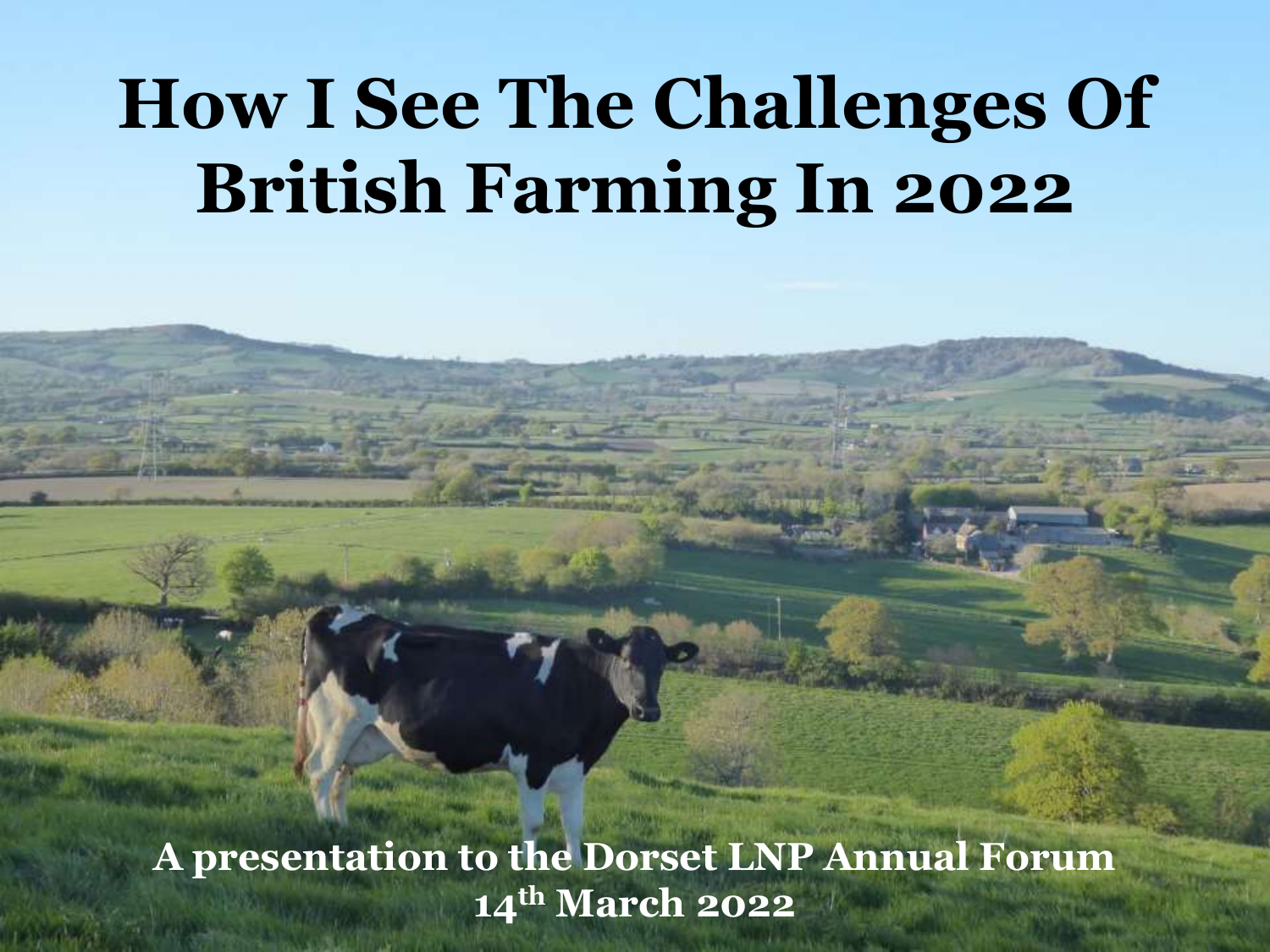### **What are our key drivers?**

❖**A new world order** ❖**Changing markets** ❖**The environment – soil health** ❖**Water availability** ❖**Labour** ❖**Climate change** ❖**Biology not chemistry** ❖**Profitability**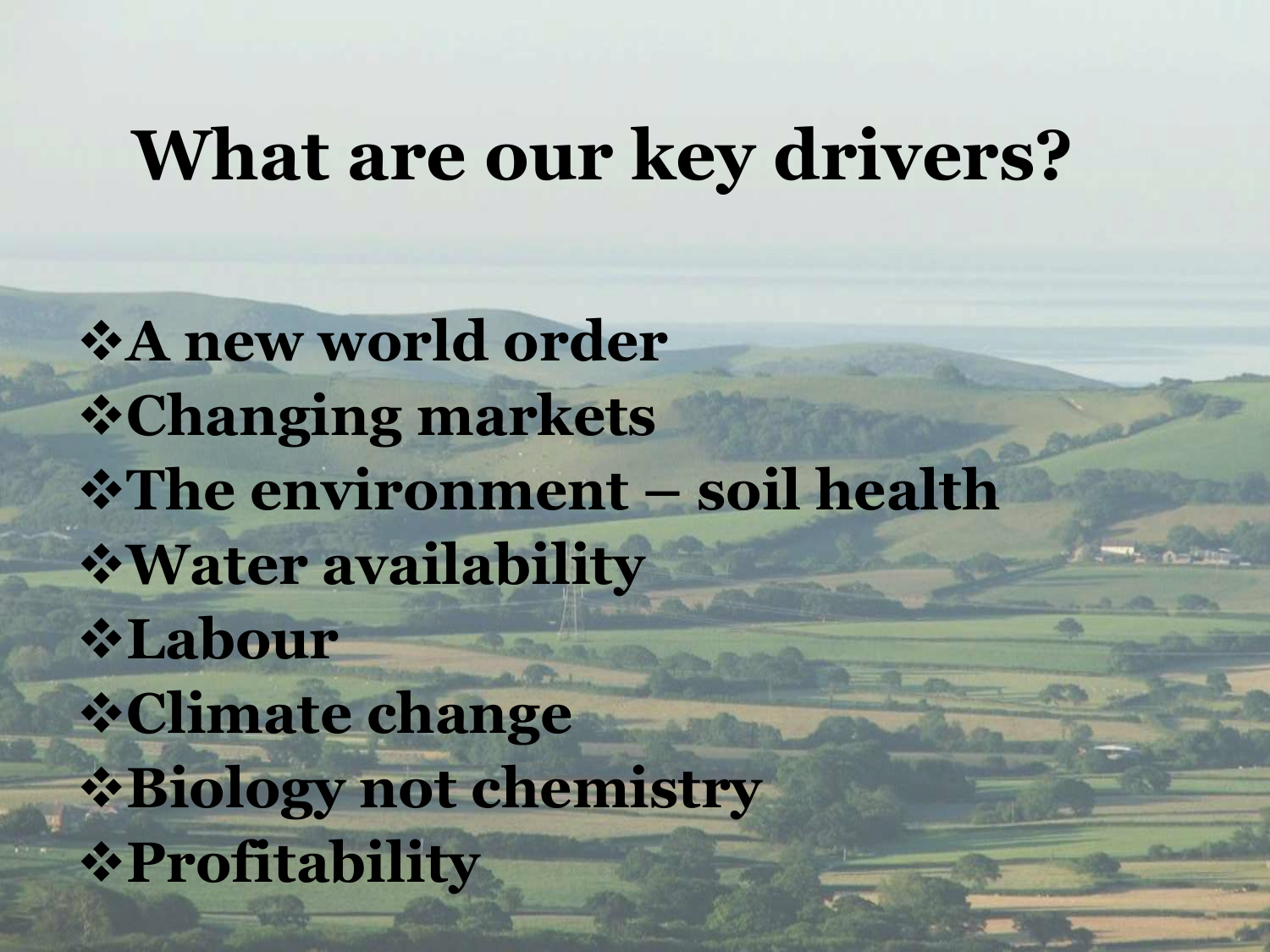## **Political**

➢**World peace** ➢**Brexit and trade deals** ➢**Increase in red tape tick-box culture** ➢**The Government current support for agriculture – daunting, confusing and time consuming** 

➢**Risk averse public sector**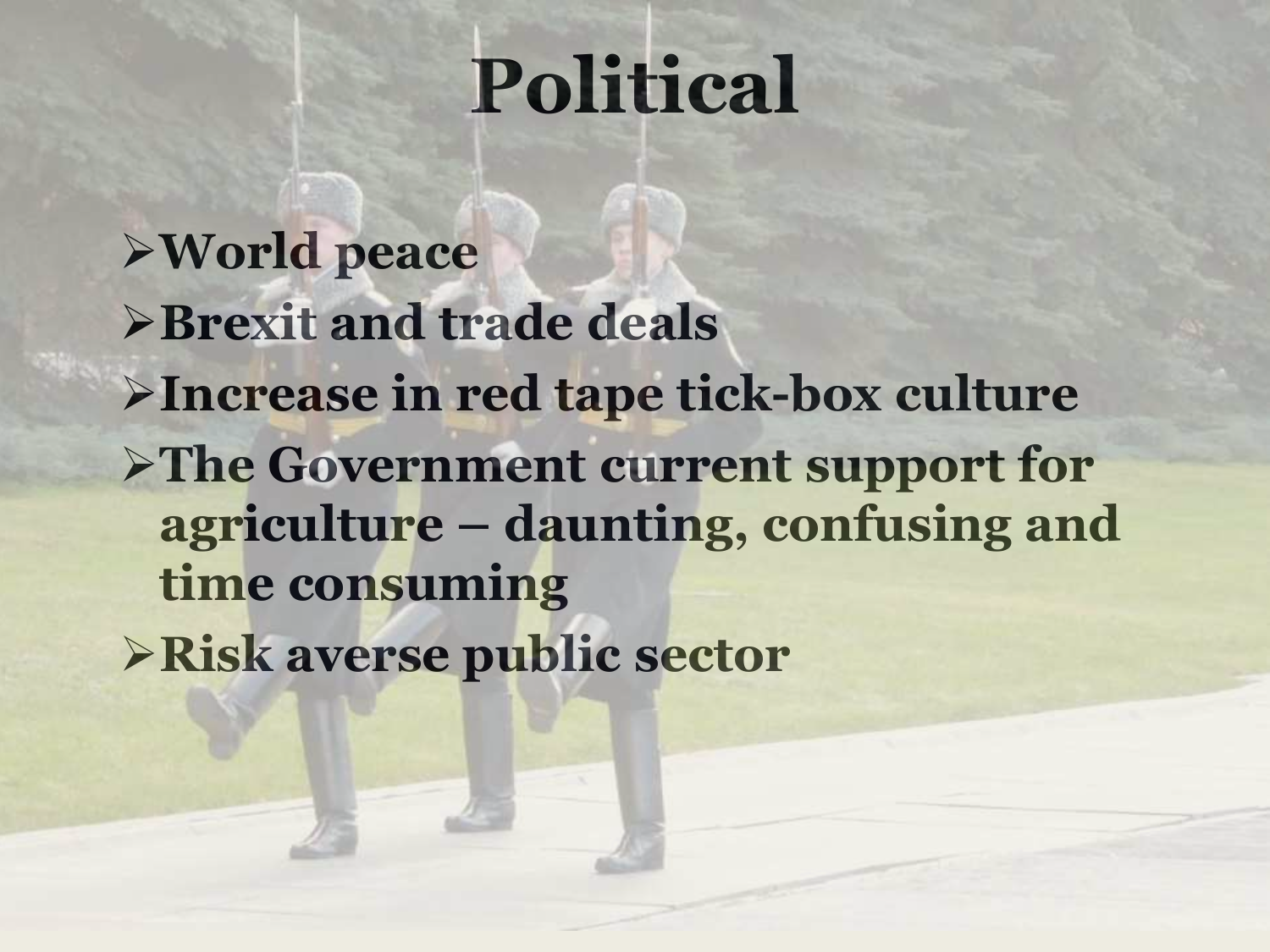#### **Economic**

#### ➢**Inflation**

➢**Pressure on cash flows** ➢**Availability of raw material such as fertilizer** ➢**The collapse of UK GDP**  ➢**Routes to market changing**  ➢**New markets are appearing**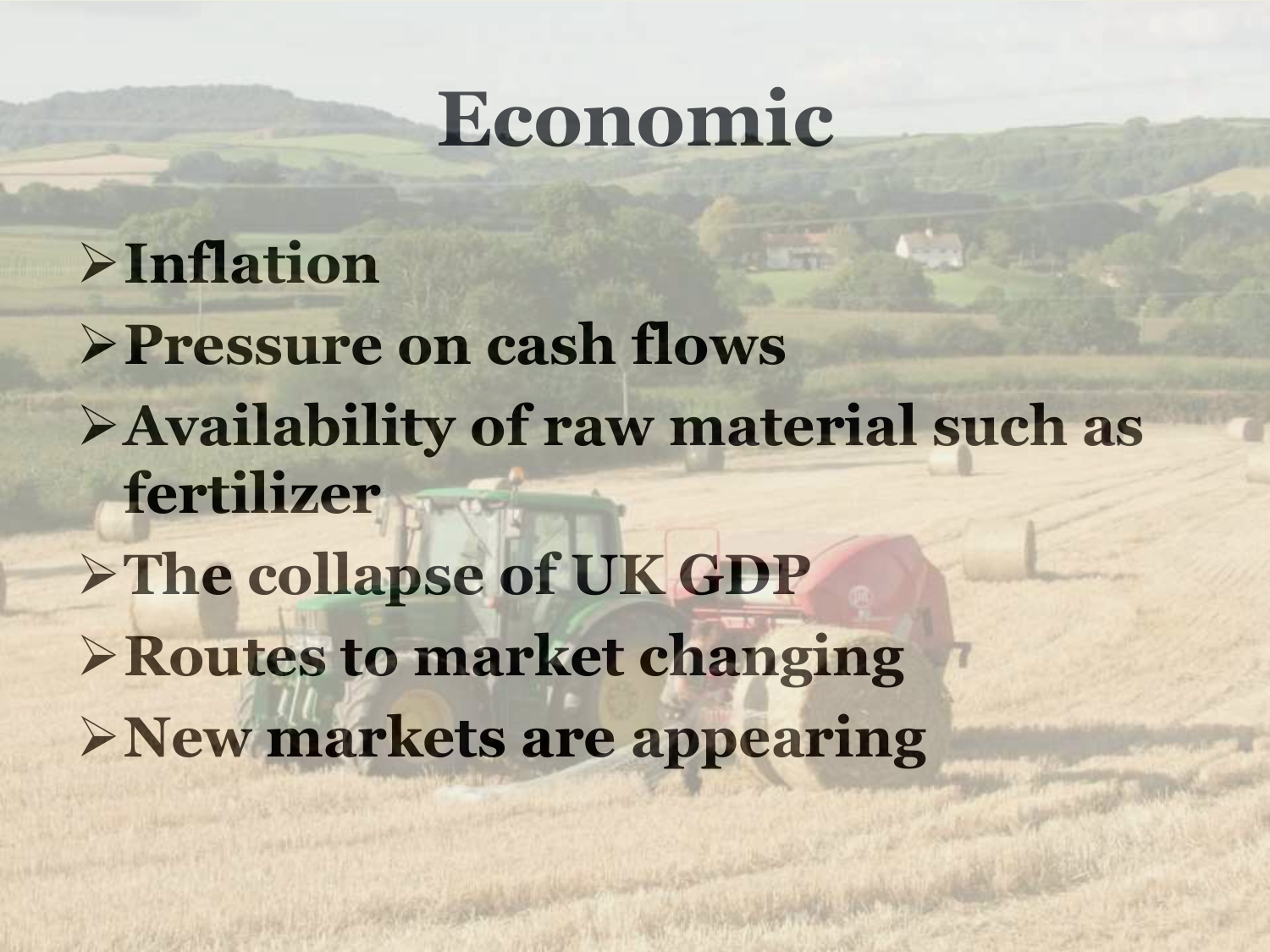## **Social**

➢**Will demand for more food of higher quality remain with rising cost of living** ➢**Food security** ➢**The power of internet communication** ➢**Labour availability: Inspire young people to join the industry**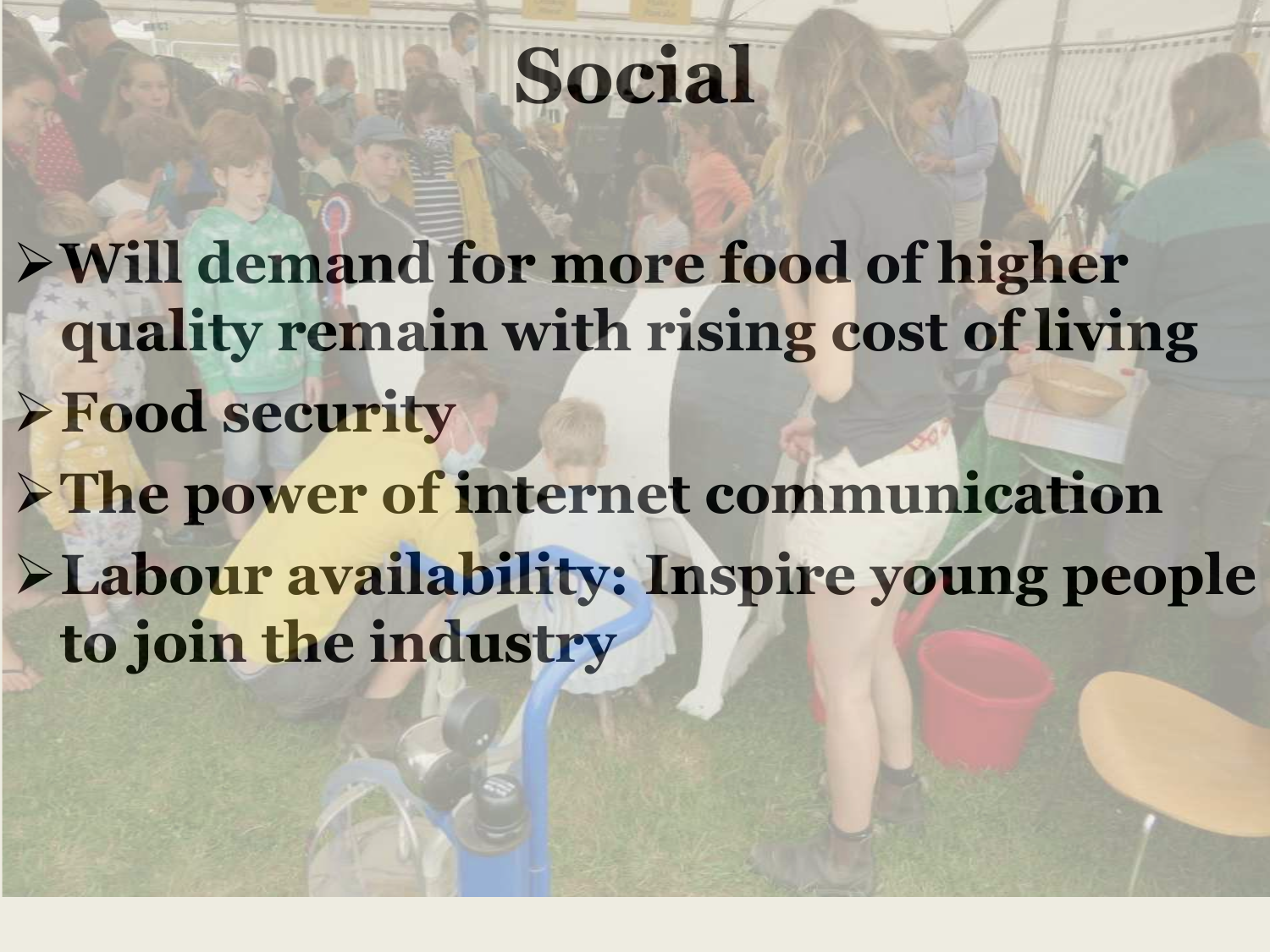# **Technological**

- ➢**Mitigate the greenhouse gas emissions**  ➢**Invest in technology to offset labour shortage**
- ➢**Use technologies to reduce cost of production such as microbes replacing fertilizer**
- ➢**Improve business decision making**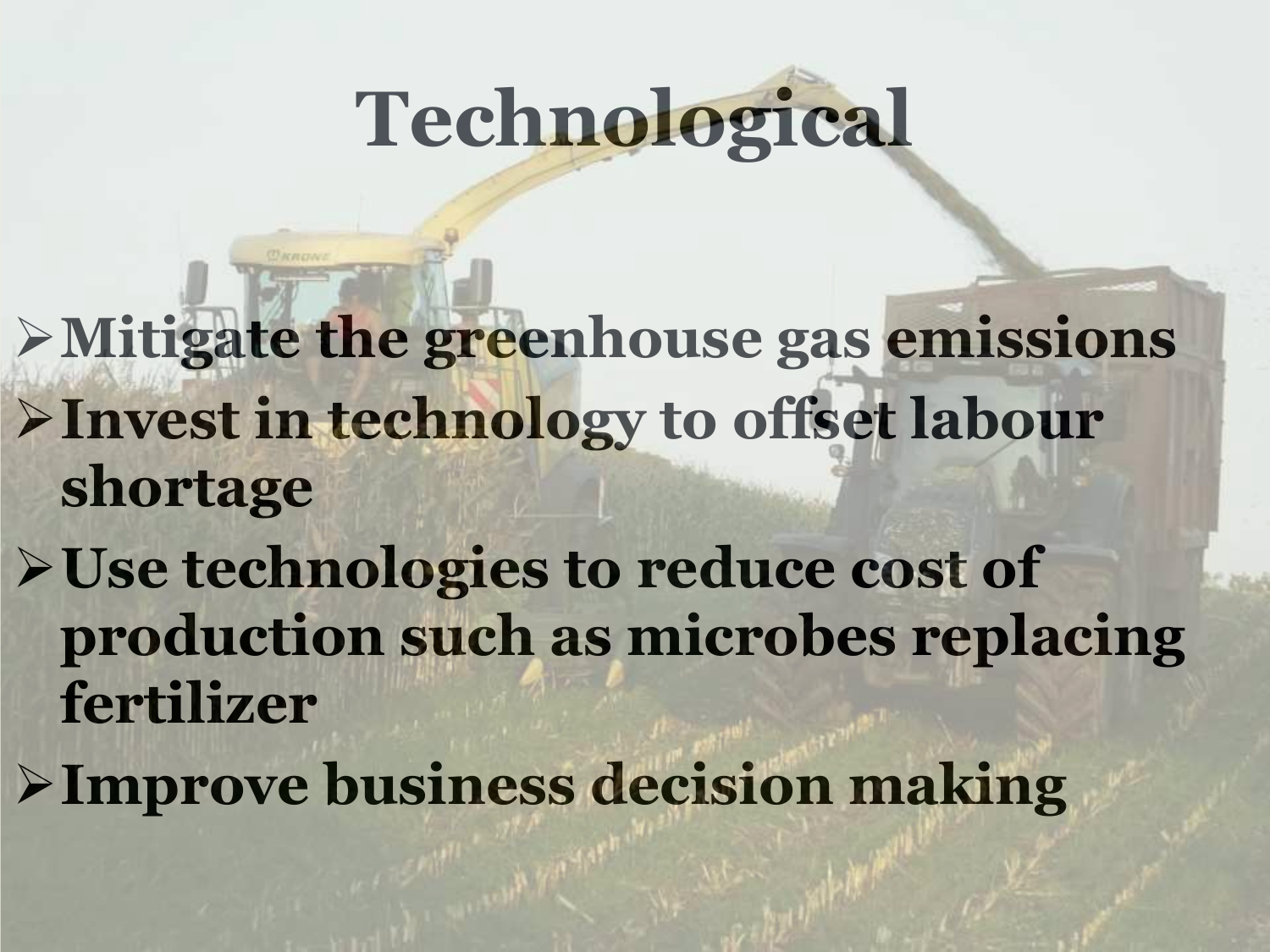## **Legal**

➢**Clean air and water acts, an environmental bill and potential soil quality legislation**  ➢**Controls result in**  ➢**added cost of production** ➢**restricted activities and timeliness**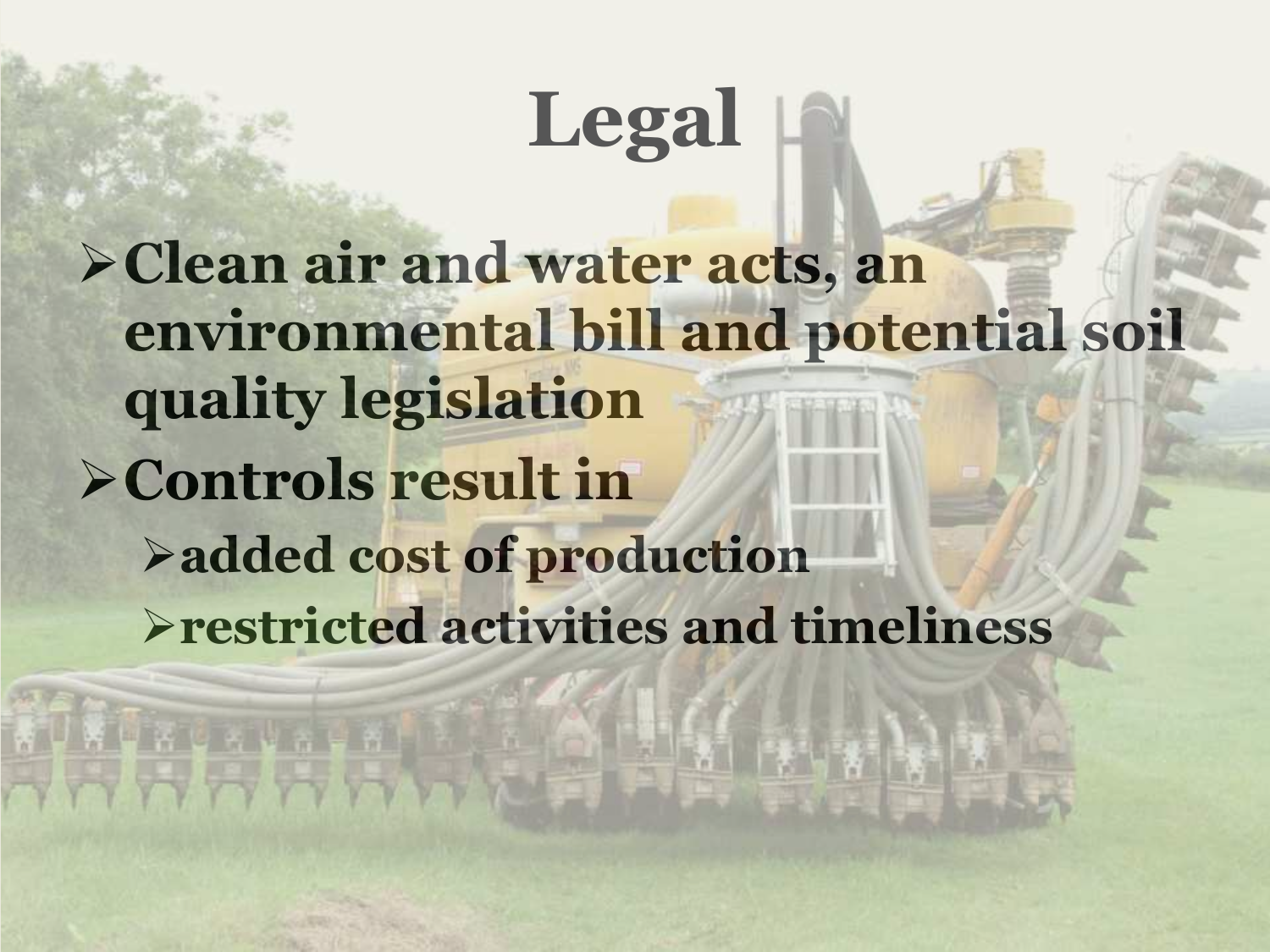## **Environmental**

➢**Climate change affects the ability to grow crops**  ➢**Decline in biodiversity** ➢**Carbon sequestration - a new income?** ➢**Mitigate greenhouse gases** ➢**Changing what is grown**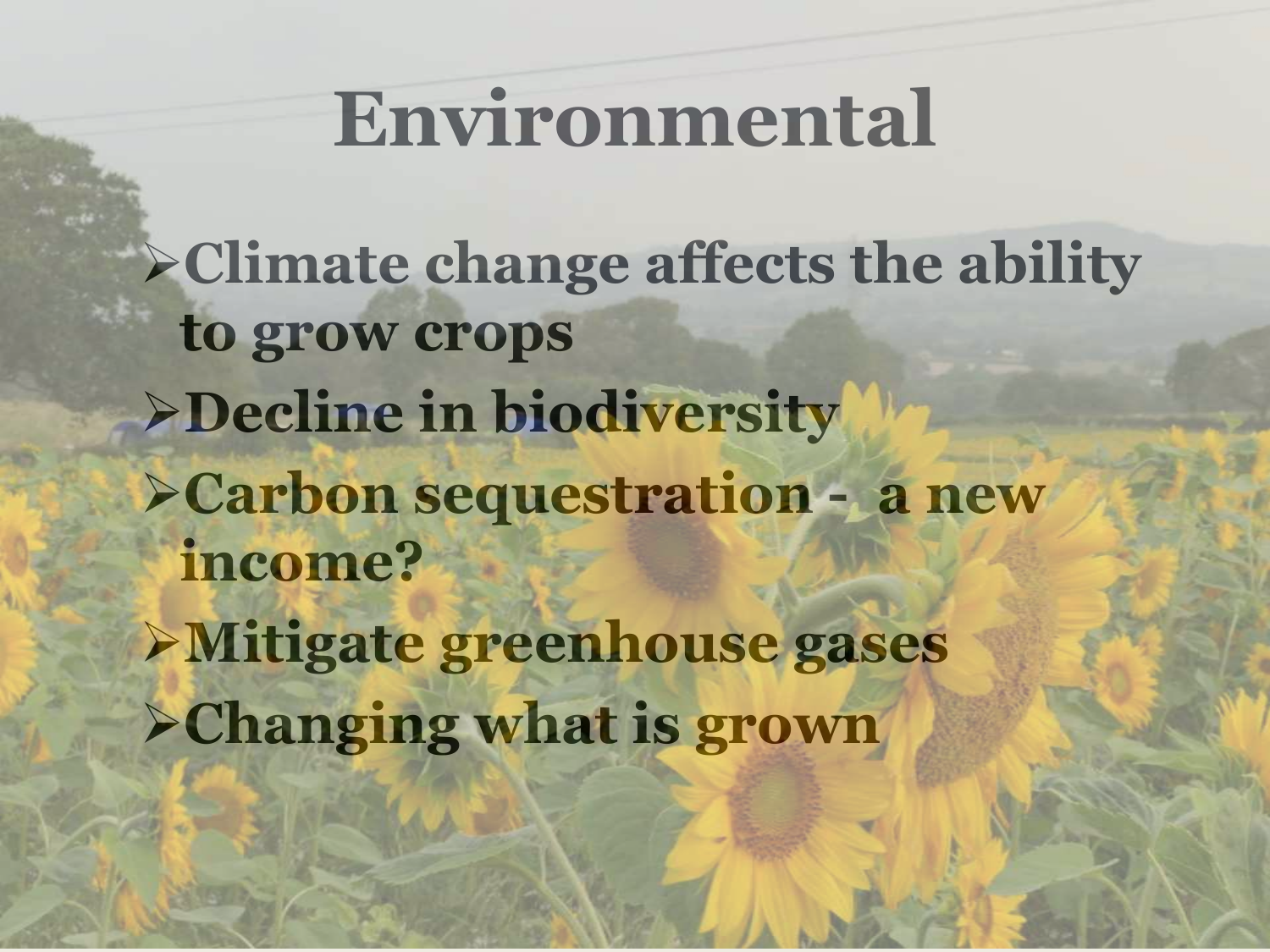## **What does all this mean?**

- **Profitability will be under pressure**
- **Cash will be king**
- **We must be flexible and adaptable**
- **Learn to handle our fear of change and uncertainty**
- **Loneliness and stress to be avoided farmers' suicide rate is twice the national average. Seek help before it is too late**